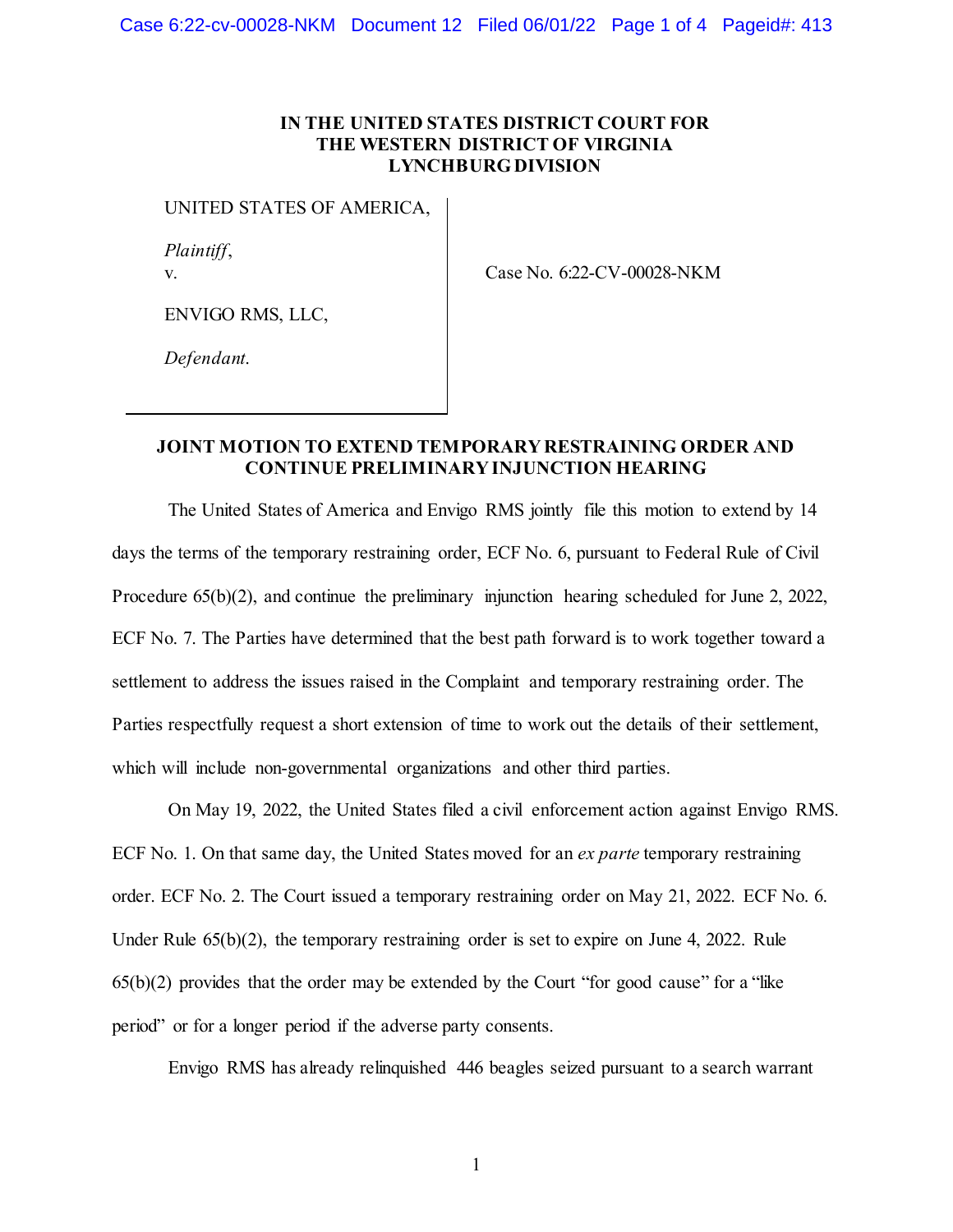and determined to be in "acute distress." And the Parties have been working diligently to develop a plan to resolve this action in its entirety. An extension of the temporary restraining order by 14 days is for good cause to allow the Parties to discuss the remaining outstanding issues and determine whether settlement is possible and to finalize and obtain approval for any settlement. The Parties agree that, at this time, their resources are best devoted to settlement discussions and this may have the potential benefit of conserving the Court's resources.

The Parties jointly request that the Court extend the terms of the temporary restraining order by 14 days. As part of this extension, the Parties also request that Envigo's deadline to comply with the following terms be extended by 14 days: 6 ("[a]dd to each enclosure enough food receptacles so that every weaned puppy and dog in the enclosure can access food at the same time"), 7 ("comply with the requirement for flooring provided in 9 C.F.R. §  $3.6(a)(2)(x)$ "), and 8 ("[i]nstall solid partitions between all adjacent enclosures"). In addition, the Parties request that Envigo's deadline to comply with requirement 9 ("[p]rovide veterinary treatment by a licensed veterinarian, within ten (10) days of receiving field examination forms from the United States") be extended by an amount of time to be agreed upon by veterinarians for Envigo and the United States.

In light of these developments, the Parties also respectfully request that the Court continue the preliminary injunction hearing until on or around June 13, or such other date as is convenient to the Court. This motion is made in good faith for the purposes of facilitating the efficient resolution of this action and not for purposes of delay.

2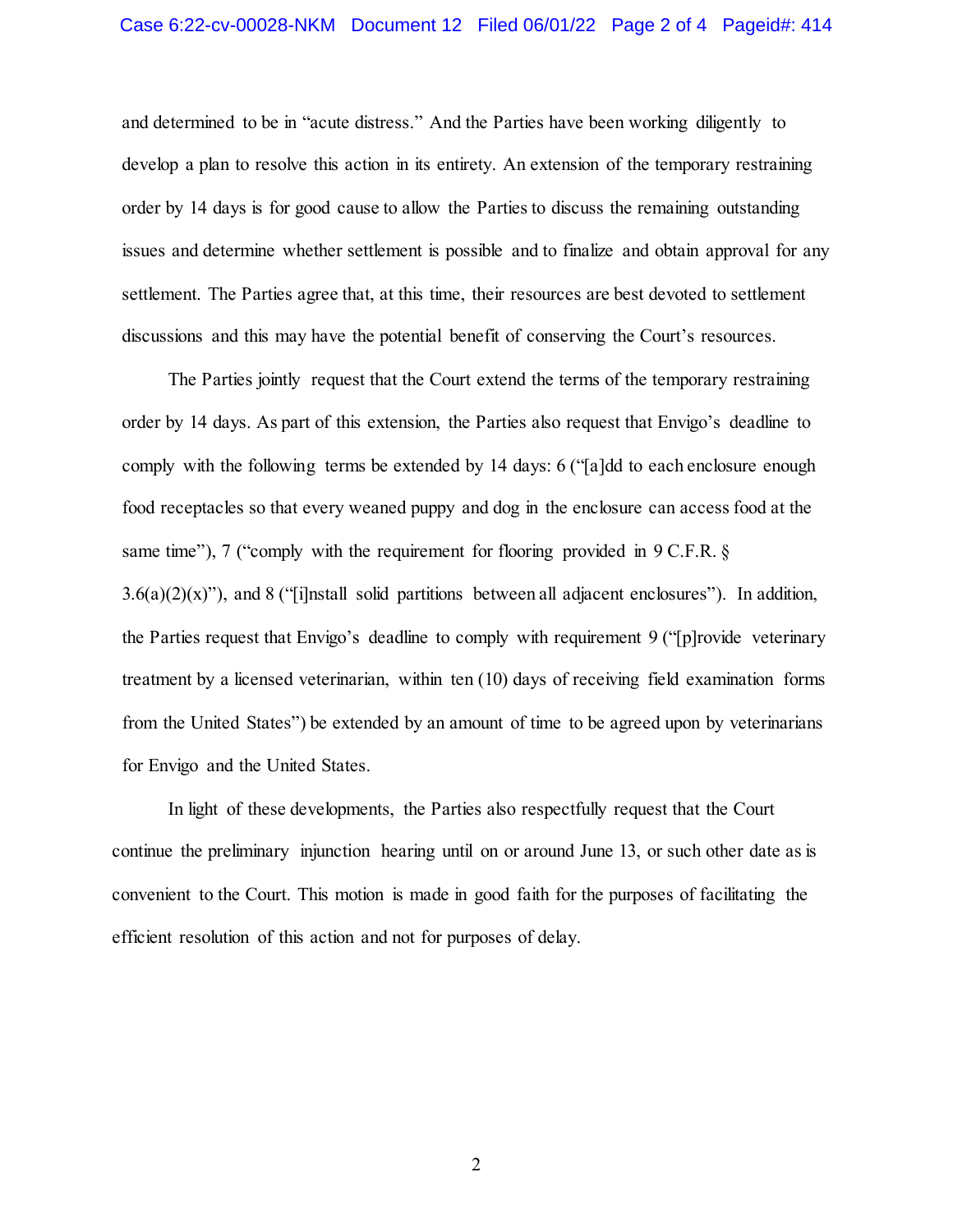Respectfully Submitted,

CHRISTOPHER R. KAVANAUGH TODD KIM United States Attorney Assistant Attorney General

/s/ Anthony P. Giorno /s/ Mary Hollingsworth ANTHONY P. GIORNO MARY HOLLINGSWORTH First Assistant United States Attorney Senior Trial Attorney Virginia Bar No. 15830 Arizona Bar No. 027080

/s/ Benjamin Razi /s/ John D. Adams BENJAMIN RAZI (D.C. Bar No. 475946) John D. Adams (VSB No. 65203) Covington & Burling LLP Brandon M. Santos (VSB No. 75380) 850 Tenth Street, NW McGuire Woods LLP Washington, DC 20001 Gateway Plaza Telephone: (202) 662-5463 800 East Canal Street Fax: (202) 778-5463 Richmond, VA 23219 brazi $\hat{a}$ , cov.com Telephone: (804) 775-4744

Environment & Natural Resources Division

United States Department of Justice Environment & Natural Resources Division Wildlife & Marine Resources Section 999 18th Street, Rm. 370 Denver, CO 80202 Mary.hollingsworth@usdoj.gov 303-844-1898 SHAMPA A. PANDA Trial Attorney California Bar No. 316218 P.O. Box 7611, Ben Franklin Station Washington, D.C. 20044-7611 Shampa.panda@usdoj.gov | 202-598-3799 Fax: 202-305-0275 *Attorneys for the United States of America*

Fax: (804) 698-2061 JAdams@mcguirewoods.com BSantos@mcguirewoods.com

 *Counsel for Envigo RMS, LLC*